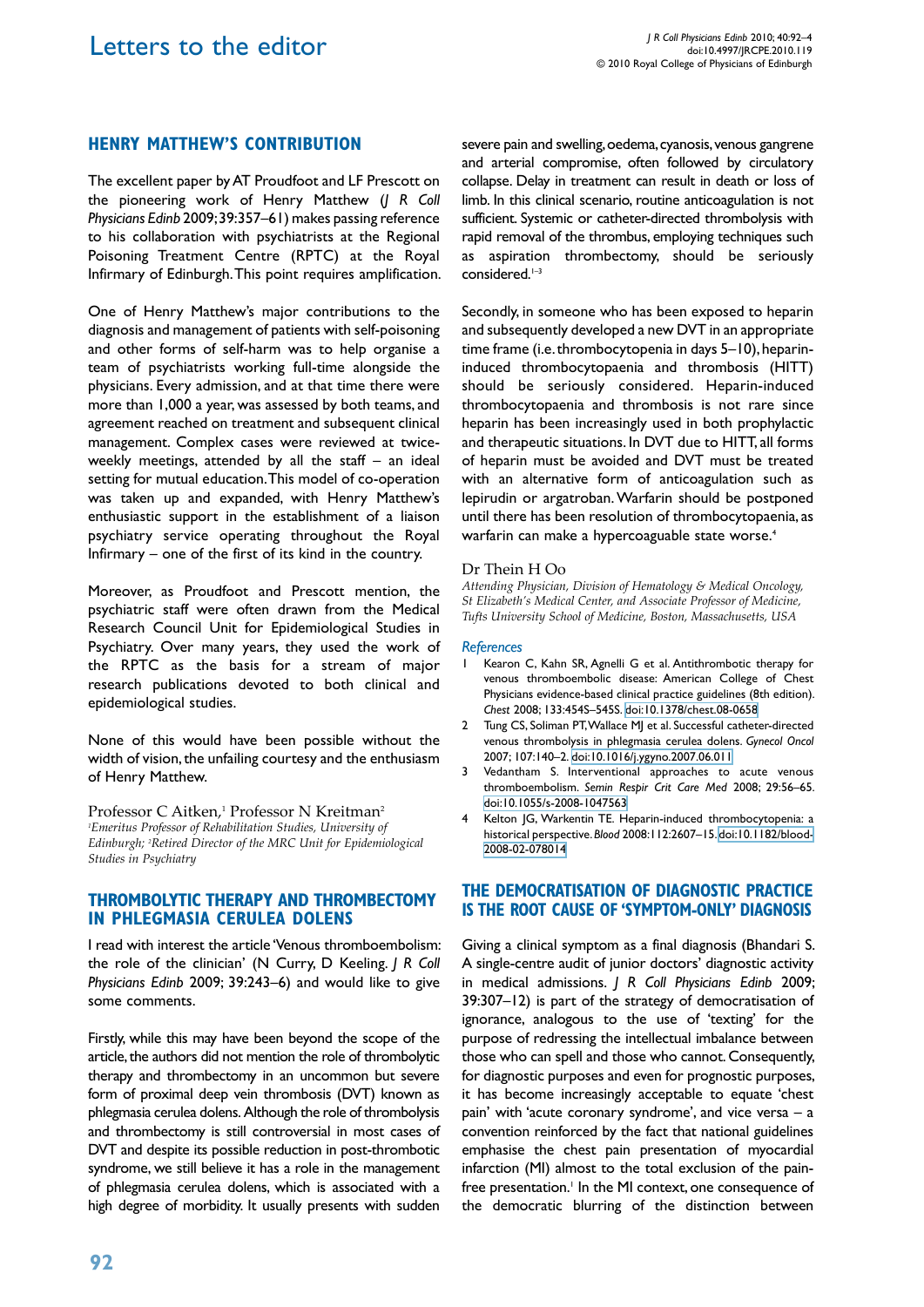'symptom' and 'diagnosis' is that vulnerable MI subgroups belonging to the pain-free risk category are being consigned to benign diagnostic and therapeutic neglect.<sup>2</sup>

Most probably as a result of the fact that, in the outpatient setting, clinical examination has a lower diagnostic yield than history taking,<sup>3</sup> the evaluation of physical signs such as jugular venous pressure (JVP)<sup>4</sup> and blood pressure,<sup>5</sup> arguably the most difficult ones to elicit satisfactorily,<sup>4,5</sup> has also been overtaken, even in the acute medical admissions unit (AMU) setting, by the pervasive tide of democratisation. In particular, although raised JVP has proved to be a parameter capable of redeeming the diagnosis of congestive cardiac failure (CCF), even in the face of normal left ventricular ejection fraction (especially in the light of the prevailing semantic ambiguities in the characterisation of normal left ventricular function), its democratisation through the use of the ubiquitous formula 'JVP raised 2 cm' has undermined the distinction between the modest elevation of JVP in the majority of cases of CCF, and the extreme elevation of JVP in constrictive pericarditis and restrictive cardiomyopathy.

Equally subject to democratisation is the extremely demanding skill of auscultatory measurement of blood pressure, deemed at the Mayo Clinic to be so crucial to good clinical practice that, by 2005, it had installed, and maintained in pristine working order, 283 aneroid sphygmomanometers, instead of automated oscillometric devices, as a replacement for mercury sphygmomanometers.<sup>6</sup> A subsequent assessment of their accuracy, using as the reference standard a digital pressure and vacuum meter that was calibrated using a mercury sphygmomanometer, showed that virtually 100% of the values from the aneroid device were within the 4 mm Hg range recommended by the Association for the Advancement of Medical Instrumentation.<sup>6</sup> However, for the sake of redressing the imbalance between those who have mastered the skill of auscultatory blood pressure measurement and those who have not, automated oscillometric devices have now become the ones routinely used in many other healthcare settings for documenting the blood pressure which goes on permanent record in the medical notes, notwithstanding the fact that in a recent study, where a total of 5,070 blood pressure measurements were obtained simultaneously (Y connector) using a validated oscillometric device with Grade A status and a mercury sphygmomanometer, 15% of systolic and 6.4% of diastolic blood pressure measurements diverged by >10 mm Hg from the mercury standard.<sup>7</sup>

Also, notwithstanding the Grade A status of the oscillometric device reported in the study, the consequences of its inherent aberrations<sup>7</sup> will probably be the same as those forecast after the analysis of the performance of nine non-ambulatory oscillometric devices belonging to the Grade A to D category of the British Hypertension Society four years previously.<sup>8</sup> The prediction was that

'patients with hypertension [could] erroneously be classified as non-hypertensive and treatment withheld' and that 'in treated hypertensive patients the necessary adaptation of treatment will not take place...'.<sup>8</sup> Equally challenging is the discipline of neurological examination, which, however, has now been rendered more easily accessible through the medium of the formula 'CNS (central nervous system) grossly intact', thereby ensuring equality of documentation regardless of the degree of commitment and rigour devoted to the evaluation of that parameter.

Laboratory practice, although ranked lowest in the diagnostic hierarchy,<sup>3</sup> also has its share of democratisation, and this is exemplified by the widespread use, by clinicians, of absolute diagnostic cut-off levels in preference to the more intellectually demanding use of likelihood ratios. The use of likelihood ratios has optimised interpretation of serum ferritin in suspected iron deficiency, and the proposal for the use of the same strategy for the interpretation of D-dimer levels in suspected pulmonary embolism9 would have mitigated the risk of missed diagnosis of pulmonary embolism in patients who have D-dimer levels below the so-called diagnostic cut-off level.<sup>9</sup>

In conclusion, because of its intellectually demanding dimension (deemed, by some, to be 'elitist'), diagnostic practice is, at all levels, continually under threat of having its integrity undermined by the relentless wave of democratisation that has become the defining feature of contemporary clinical practice.

# Dr OMP Jolobe

*Retired geriatrician, Manchester*

#### *References*

- 1 National Service Frameworks for coronary heart disease. *Chest pain admission form and cardiac protocol*. London: Department of Health; 2000. p. 1–51.
- 2 Canto JG, Shlipak MG, Rogers WJ et al. Prevalence, clinical characteristics, and mortality among patients with myocardial infarction presenting without chest pain. *JAMA* 2000; 283:3223–9. [doi:10.1001/jama.283.24.3223](http://dx.doi.org/10.1001/jama.283.24.3223)
- 3 Peterson MC, Holbrook JH, Von Hales DE et al. Contributions of history, physical examination, and laboratory investigations in making medical diagnoses. *West J Med* 1992; 156:163–5.
- Sinisalo J, Rapola J, Rossinen J et al. Simplifying the estimation of jugular venous pressure. *Am J Cardiol* 2007; 100:1779–81. [doi:10.1016/j.amjcard.2007.07.030](http://dx.doi.org/10.1016/j.amjcard.2007.07.030)
- 5 Feher M, Harris-St John K, Lant A. Blood pressure measurement by junior doctors – a gap in medical education? *Health Trends* 1992; 24:59–60.
- 6 Canzanello VJ, Jensen PL, Schwartz GL. Are aneroid sphygmomanometers accurate in hospital and clinic settings? *Arch Intern Med* 2001; 161:729–31. [doi:10.1001/archinte.161.5.729](http://dx.doi.org/10.1001/archinte.161.5.729)
- 7 Stergiou GS, Lourida P, Tzamouranis D et al. Unreliable oscillometric blood pressure measurement: prevalence, repeatability and characteristics of the phenomenon. *J Hum Hypertens* 2009; 23:794–800. [doi:10.1038/jhh.2009.20](http://dx.doi.org/10.1038/jhh.2009.20)
- 8 Braam RL, Thien T. Is the accuracy of blood pressure measuring devices underestimated at increasing blood pressure levels? *Blood Press Monit* 2005; 10:293–9. [doi:10.1097/01.mbp.0000180671.76279.c7](http://dx.doi.org/10.1097/01.mbp.0000180671.76279.c7)
- Breen ME, Dorfman M, Chan SB. Pulmonary embolism despite negative ELISA D-dimer: a case report. *J Emerg Med* 2009; 37:290–2. [doi:10.1016/j.jemermed.2007.11.028](http://dx.doi.org/10.1016/j.jemermed.2007.11.028)